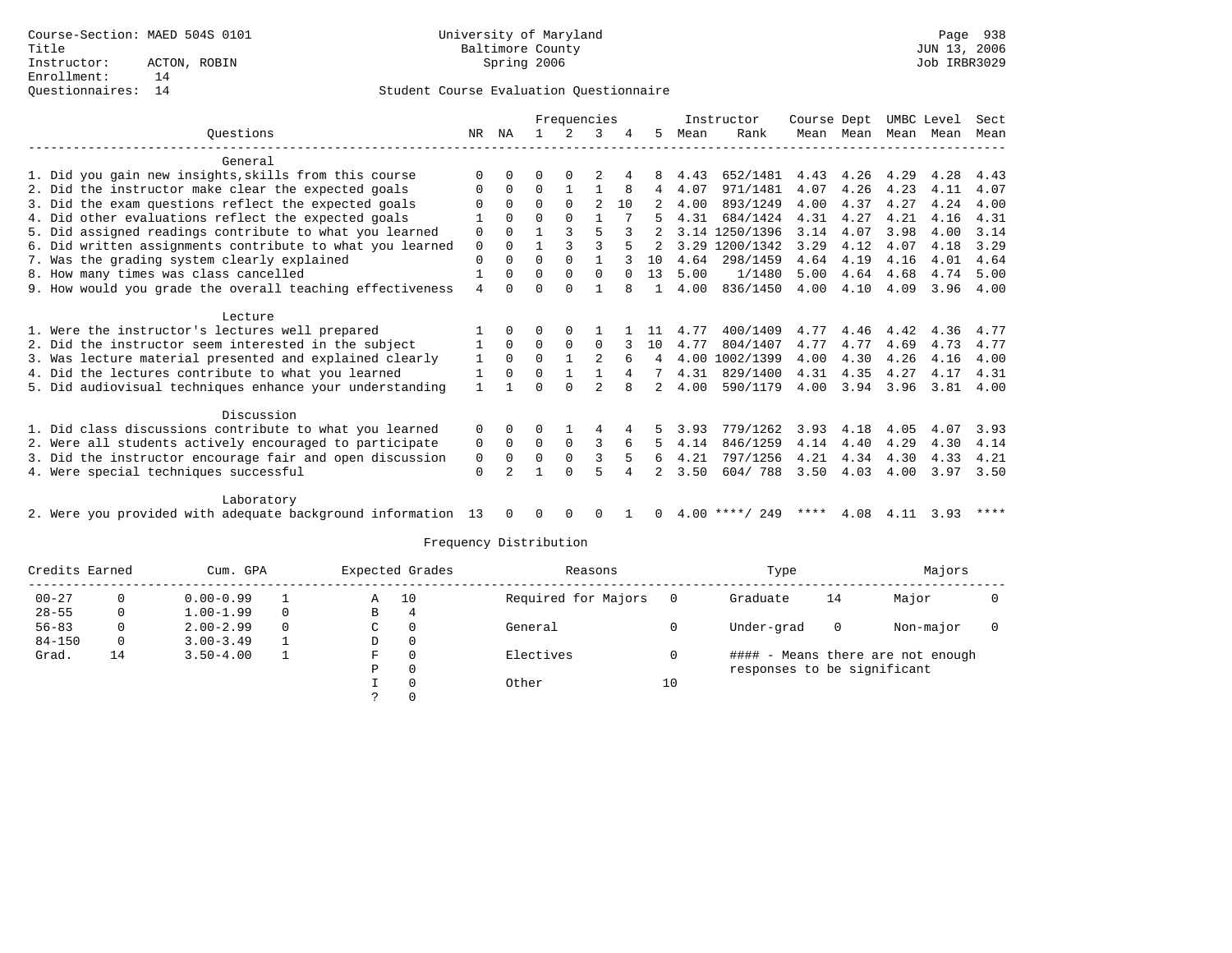# Student Course Evaluation Questionnaire

|                                                           |              |          | Frequencies |          |              |          |    |      | Instructor     | Course Dept |      | UMBC Level |      | Sect |
|-----------------------------------------------------------|--------------|----------|-------------|----------|--------------|----------|----|------|----------------|-------------|------|------------|------|------|
| Ouestions                                                 | NR.          | NA       |             |          | 3            | 4        | 5. | Mean | Rank           | Mean        | Mean | Mean       | Mean | Mean |
| General                                                   |              |          |             |          |              |          |    |      |                |             |      |            |      |      |
| 1. Did you gain new insights, skills from this course     | $\Omega$     |          |             | $\Omega$ | $\Omega$     |          |    | 5.00 | 1/1481         | 4.69        | 4.26 | 4.29       | 4.28 | 5.00 |
| 2. Did the instructor make clear the expected goals       | $\Omega$     | $\Omega$ | $\Omega$    | $\Omega$ | $\Omega$     | $\Omega$ |    | 5.00 | 1/1481         | 4.49        | 4.26 | 4.23       | 4.11 | 5.00 |
| 3. Did the exam questions reflect the expected goals      |              |          |             | $\Omega$ | 0            | $\Omega$ |    | 5.00 | 1/1249         | 4.69        | 4.37 | 4.27       | 4.24 | 5.00 |
| 7. Was the grading system clearly explained               | $\Omega$     | $\Omega$ | $\cap$      | $\Omega$ | $\Omega$     | $\Omega$ |    | 5.00 | 1/1459         | 4.63        | 4.19 | 4.16       | 4.01 | 5.00 |
| 8. How many times was class cancelled                     | $\Omega$     | $\Omega$ | $\Omega$    | $\Omega$ | $\Omega$     | $\Omega$ |    | 5.00 | 1/1480         | 5.00        | 4.64 | 4.68       | 4.74 | 5.00 |
| 9. How would you grade the overall teaching effectiveness |              |          |             | $\Omega$ |              |          | 0  | 4.00 | 836/1450       | 3.72        | 4.10 | 4.09       | 3.96 | 4.00 |
| Lecture                                                   |              |          |             |          |              |          |    |      |                |             |      |            |      |      |
| 1. Were the instructor's lectures well prepared           | $\Omega$     | $\Omega$ |             | 0        | 0            |          |    | 5.00 | 1/1409         | 4.67        | 4.46 | 4.42       | 4.36 | 5.00 |
| 2. Did the instructor seem interested in the subject      | $\Omega$     | $\Omega$ |             | $\Omega$ | $\Omega$     | $\Omega$ |    | 5.00 | 1/1407         | 4.90        | 4.77 | 4.69       | 4.73 | 5.00 |
| 3. Was lecture material presented and explained clearly   | 0            | $\Omega$ |             | $\Omega$ | $\Omega$     |          | 0  |      | 4.00 1002/1399 | 4.02        | 4.30 | 4.26       | 4.16 | 4.00 |
| 4. Did the lectures contribute to what you learned        | 0            | $\Omega$ |             | $\Omega$ | <sup>0</sup> |          |    | 5.00 | 1/1400         | 4.40        | 4.35 | 4.27       | 4.17 | 5.00 |
| Discussion                                                |              |          |             |          |              |          |    |      |                |             |      |            |      |      |
| 1. Did class discussions contribute to what you learned   | $\mathbf{0}$ | 0        |             | 0        | $\Omega$     |          |    | 5.00 | 1/1262         | 4.32        | 4.18 | 4.05       | 4.07 | 5.00 |
| 2. Were all students actively encouraged to participate   | 0            | $\Omega$ |             | $\Omega$ | $\Omega$     | $\Omega$ |    | 5.00 | 1/1259         | 4.19        | 4.40 | 4.29       | 4.30 | 5.00 |
| 3. Did the instructor encourage fair and open discussion  |              |          | 0           | $\Omega$ | $\Omega$     | $\Omega$ |    | 5.00 | 1/1256         | 4.21        | 4.34 | 4.30       | 4.33 | 5.00 |
| 4. Were special techniques successful                     | $\Omega$     |          |             |          |              |          |    | 4.00 | 394/788        | 3.80        | 4.03 | 4.00       | 3.97 | 4.00 |

| Credits Earned |   | Cum. GPA      |          |    | Expected Grades | Reasons             | Type                        | Majors |                                   |  |
|----------------|---|---------------|----------|----|-----------------|---------------------|-----------------------------|--------|-----------------------------------|--|
| $00 - 27$      |   | $0.00 - 0.99$ | 0        | Α  |                 | Required for Majors | Graduate                    |        | Major                             |  |
| $28 - 55$      |   | $1.00 - 1.99$ | $\Omega$ | В  |                 |                     |                             |        |                                   |  |
| $56 - 83$      |   | $2.00 - 2.99$ | $\Omega$ | C  |                 | General             | Under-grad                  | 0      | Non-major                         |  |
| $84 - 150$     | 0 | $3.00 - 3.49$ | $\Omega$ | D  | $\Omega$        |                     |                             |        |                                   |  |
| Grad.          |   | $3.50 - 4.00$ | 0        | F. |                 | Electives           |                             |        | #### - Means there are not enough |  |
|                |   |               |          | Ρ  |                 |                     | responses to be significant |        |                                   |  |
|                |   |               |          |    |                 | Other               |                             |        |                                   |  |
|                |   |               |          |    |                 |                     |                             |        |                                   |  |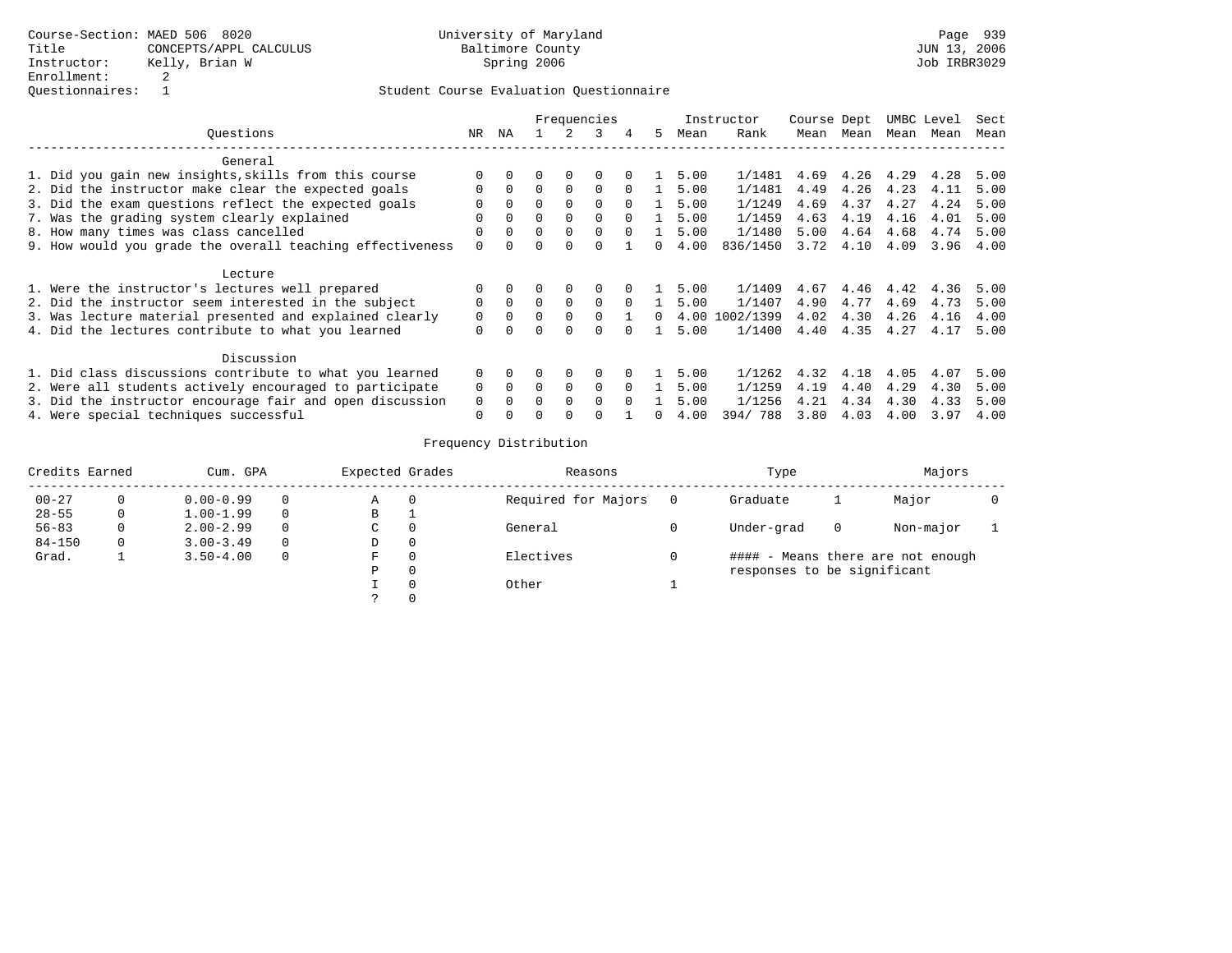### Questionnaires: 21 Student Course Evaluation Questionnaire

|                                                           |                |              | Frequencies    |                |                |          | Instructor     | Course Dept |                    | UMBC Level |                | Sect |           |               |
|-----------------------------------------------------------|----------------|--------------|----------------|----------------|----------------|----------|----------------|-------------|--------------------|------------|----------------|------|-----------|---------------|
| Ouestions                                                 | NR             | ΝA           | $\mathbf{1}$   | 2              | 3              |          | .5             | Mean        | Rank               |            | Mean Mean Mean |      | Mean Mean |               |
| General                                                   |                |              |                |                |                |          |                |             |                    |            |                |      |           |               |
| 1. Did you gain new insights, skills from this course     | 4              | <sup>0</sup> | U              |                | 3              | 4        |                | 4.24        | 870/1481           | 4.69       | 4.26           | 4.29 | 4.28      | 4.24          |
| 2. Did the instructor make clear the expected goals       |                | 0            | $\overline{2}$ | 0              | 8              |          |                |             | 3.47 1333/1481     | 4.49       | 4.26           | 4.23 | 4.11      | 3.47          |
| 3. Did the exam questions reflect the expected goals      | 4              | $\Omega$     | $\Omega$       | $\overline{a}$ | 3              | 4        |                | 4.06        | 873/1249           | 4.69       | 4.37           | 4.27 | 4.24      | 4.06          |
| 4. Did other evaluations reflect the expected goals       | 4              | 3            | $\Omega$       |                | $\overline{4}$ |          |                |             | 3.86 1123/1424     | 4.43       | 4.27           | 4.21 | 4.16      | 3.86          |
| 5. Did assigned readings contribute to what you learned   | 5              | 4            | $\mathbf{3}$   | ζ              | $\overline{2}$ |          | 2              |             | 2.75 1345/1396     | 3.13       | 4.07           | 3.98 | 4.00      | 2.75          |
| 6. Did written assignments contribute to what you learned | 4              | 4            | 1              | $\Omega$       | $\mathbf{3}$   | 3        | 6              | 4.00        | 755/1342           | 4.33       | 4.12           | 4.07 | 4.18      | 4.00          |
| 7. Was the grading system clearly explained               | $\overline{4}$ | $\Omega$     | $\Omega$       | $\Omega$       | 6              | 4        | 7              | 4.06        | 935/1459           | 4.63       | 4.19           | 4.16 | 4.01      | 4.06          |
| 8. How many times was class cancelled                     | $\overline{4}$ | $\Omega$     | $\Omega$       | $\Omega$       | $\Omega$       | $\Omega$ | 17             | 5.00        | 1/1480             | 5.00       | 4.64           | 4.68 | 4.74      | 5.00          |
| 9. How would you grade the overall teaching effectiveness | 6              | $\Omega$     | 3              |                | 6              | 3        | $\mathfrak{D}$ |             | 3.00 1354/1450     | 3.72       | 4.10           | 4.09 | 3.96      | 3.00          |
| Lecture                                                   |                |              |                |                |                |          |                |             |                    |            |                |      |           |               |
| 1. Were the instructor's lectures well prepared           | 4              | 0            | U              | $\Omega$       | 5              |          |                |             | 4.18 1080/1409     | 4.67       | 4.46           | 4.42 | 4.36      | 4.18          |
| 2. Did the instructor seem interested in the subject      | 4              | $\Omega$     | $\Omega$       | $\mathbf 0$    | $\mathbf{1}$   |          | 13             |             | 4.71 919/1407      | 4.90       | 4.77           | 4.69 | 4.73      | 4.71          |
| 3. Was lecture material presented and explained clearly   | 4              | $\Omega$     | $\mathbf{1}$   | $\overline{4}$ | 7              |          |                |             | 3.06 1320/1399     | 4.02       | 4.30           | 4.26 | 4.16      | 3.06          |
| 4. Did the lectures contribute to what you learned        | $\overline{4}$ | $\Omega$     | 1              | 2              | 5              |          |                |             | 3.53 1224/1400     | 4.40       | 4.35           | 4.27 | 4.17      | 3.53          |
| 5. Did audiovisual techniques enhance your understanding  | 4              | 5            | 1              |                | $\overline{A}$ | 5        | 1.             |             | 3.33 972/1179      | 4.00       | 3.94           | 3.96 |           | $3.81$ $3.33$ |
| Discussion                                                |                |              |                |                |                |          |                |             |                    |            |                |      |           |               |
| 1. Did class discussions contribute to what you learned   | 5              | <sup>0</sup> | O              | 2              | 4              | 6        |                | 3.75        | 887/1262           | 4.32       | 4.18           | 4.05 | 4.07      | 3.75          |
| 2. Were all students actively encouraged to participate   | 5              | 0            | $\mathbf{1}$   | $\overline{4}$ | $\overline{2}$ | 6        | 3              |             | 3.38 1130/1259     | 4.19       | 4.40           | 4.29 | 4.30      | 3.38          |
| 3. Did the instructor encourage fair and open discussion  | 5              | 0            | $\overline{4}$ | $\mathbf{1}$   | 3              | 5        | 3              |             | 3.13 1162/1256     | 4.21       | 4.34           | 4.30 | 4.33      | 3.13          |
| 4. Were special techniques successful                     | 5              | 12           | 1              | $\Omega$       | $\mathbf{1}$   | $\Omega$ |                |             | $3.50$ ****/ 788   | 3.80       | 4.03           | 4.00 | 3.97      | $***$ * * *   |
| Laboratory                                                |                |              |                |                |                |          |                |             |                    |            |                |      |           |               |
| 1. Did the lab increase understanding of the material     | 17             |              | O              | $\Omega$       |                |          |                |             | $3.50$ ****/ 246   | ****       | 4.26           | 4.20 | 4.27      | ****          |
| 2. Were you provided with adequate background information | 18             | 0            | 0              | 1              | 1              |          | <sup>0</sup>   |             | $3.00$ ****/ 249   | ****       | 4.08           | 4.11 | 3.93      | ****          |
| 3. Were necessary materials available for lab activities  | 19             | $\Omega$     | $\Omega$       | 1              | 1              | $\Omega$ | 0              |             | $2.50$ ****/ 242   | ****       | 4.45           | 4.40 | 4.27      | $***$ * * *   |
| 4. Did the lab instructor provide assistance              | 19             | 1            | $\Omega$       | 1              | $\Omega$       | $\Omega$ | $\Omega$       |             | $2.00$ ****/ 240   | ****       | 4.37           | 4.20 | 4.15      | ****          |
| 5. Were requirements for lab reports clearly specified    | 19             | $\mathbf{1}$ | $\Omega$       | $\Omega$       | 1              | $\Omega$ | <sup>0</sup>   |             | $3.00$ ****/ 217   | ****       | 4.42           | 4.04 | 3.73      | $***$ * * *   |
| Seminar                                                   |                |              |                |                |                |          |                |             |                    |            |                |      |           |               |
| 1. Were assigned topics relevant to the announced theme   | 20             | <sup>n</sup> | U              | $\Omega$       | $\Omega$       | $\Omega$ |                |             | $5.00$ ****/<br>68 | ****       | 4.66           | 4.49 | 4.23      | ****          |

| Credits Earned |          | Cum. GPA      | Expected Grades |    | Reasons  |                     | Type | Majors                      |    |                                   |  |
|----------------|----------|---------------|-----------------|----|----------|---------------------|------|-----------------------------|----|-----------------------------------|--|
| $00 - 27$      |          | $0.00 - 0.99$ |                 | Α  | 4        | Required for Majors |      | Graduate                    |    | Major                             |  |
| $28 - 55$      |          | $1.00 - 1.99$ |                 | в  | 9        |                     |      |                             |    |                                   |  |
| $56 - 83$      | $\Omega$ | $2.00 - 2.99$ | $\Omega$        | C. |          | General             |      | Under-grad                  | 14 | Non-major                         |  |
| $84 - 150$     | $\Omega$ | $3.00 - 3.49$ | $\Omega$        | D  | 0        |                     |      |                             |    |                                   |  |
| Grad.          |          | $3.50 - 4.00$ | 10              | F  | $\Omega$ | Electives           |      |                             |    | #### - Means there are not enough |  |
|                |          |               |                 | P  | 0        |                     |      | responses to be significant |    |                                   |  |
|                |          |               |                 |    | $\Omega$ | Other               | 16   |                             |    |                                   |  |
|                |          |               |                 |    |          |                     |      |                             |    |                                   |  |